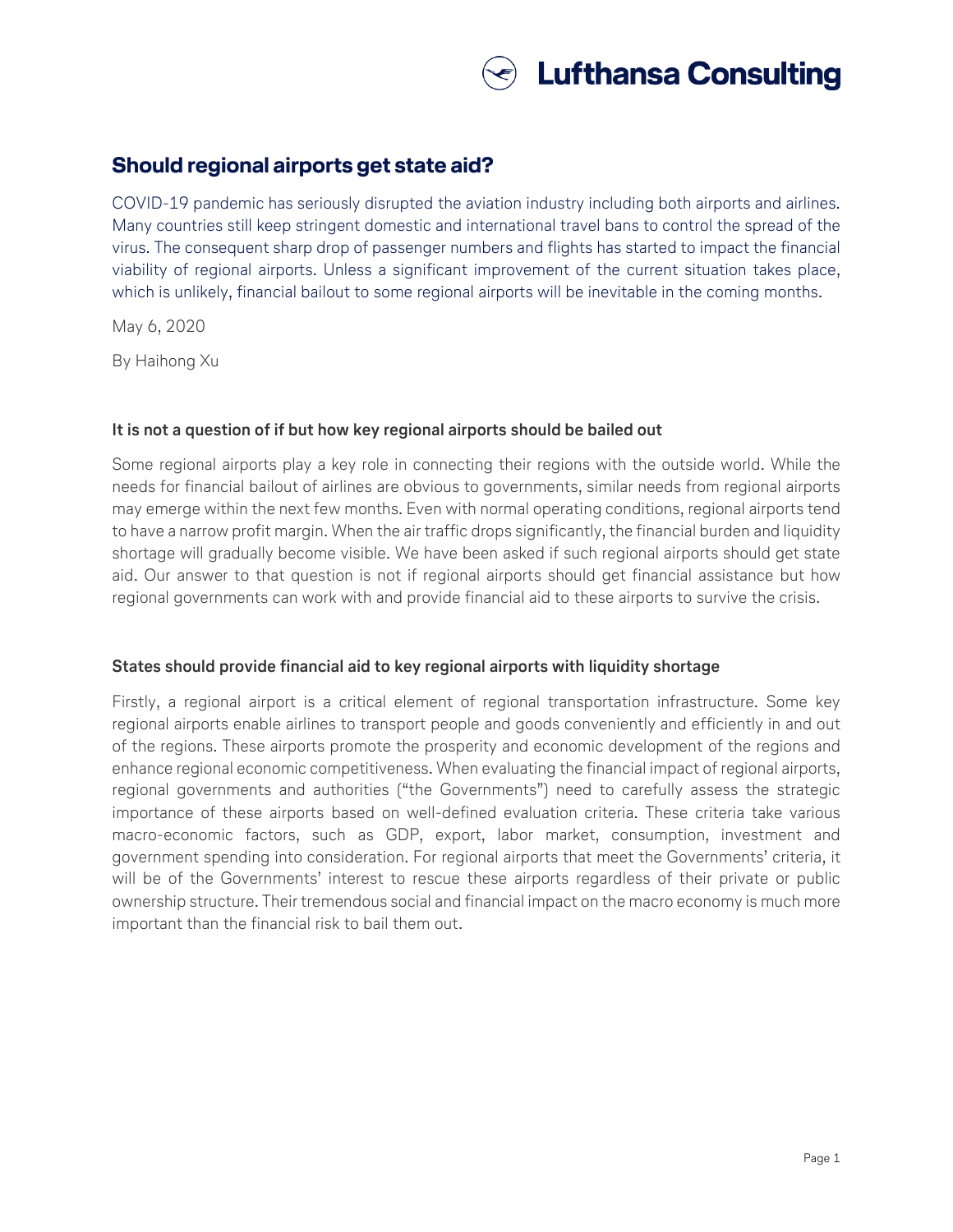# **Lufthansa Consulting**

Secondly, the financial aid may actually save tax-payers money instead of wasting it. The traditional bailout practice often tends to raise worries about wasting tax-payers' money. However, times have changed. Due to the "lock-down" of major economies in the world, most of the countries/regions are facing a sharp increase in unemployment. Since airports' direct, indirect and induced employment is quite significant in their

Figure 1: Key arguments for state bailout



respective regions, one important reason to bailout these key regional airports is their contribution to job protection. As a result, every dollar spent in rescuing key regional airports may save more dollars in unemployment and other social benefit payments.

Finally, like any major infrastructure project, regional airports involve material capital investment. If a regional airport has to suspend its operation due to lack of cash to keep its essential operation and employees, it may take months if not years to resume the normal operation and attract airlines to reinitiate their routes to and from that airport. The potential waste of leaving such a high value asset inoperable for a long time can be much higher than the financial aid that it will involve. Moreover, there will be another huge loss of opportunity for income and delay of macro-economic development due to such a suspension of airport operations.

## **The Governments need to ensure the financial transparency of the regional airport as a precondition for bailout**

With key regional airports identified, the Governments need to set up preconditions for regional airports to be qualified for government financial aid. One of the key preconditions is that airports build up their creditability and financial transparency towards the Government. Unlike airlines, regional airports may still have certain levels of income from items like parking fees and rent of real estate. However, with the progress of the pandemic, such revenue streams may gradually diminish either due to the bankruptcies of tenants or the proactive waive of payment from airports themselves. After revenue streams reduce to a critical level, the risk of financial insolvency may emerge. Before talking to the Governments, airports need to clearly quantify how much liquidity they need and when they need government financial aid. Regional airports need to carefully prepare their financial forecast model so that the Governments can have a full picture of the airports' liquidity situation. On top of the financial model, airports also need to show to the Governments that they have a sound financial accounting system that is able to record and report the usage of government financial aid accurately and on time. In other words, airports need to make sure all bailout money and usage of bailout money is reflected clearly in their accounting system and ready for future financial audit. Such financial transparency is the key success factor and precondition to win the Governments' financial aid.